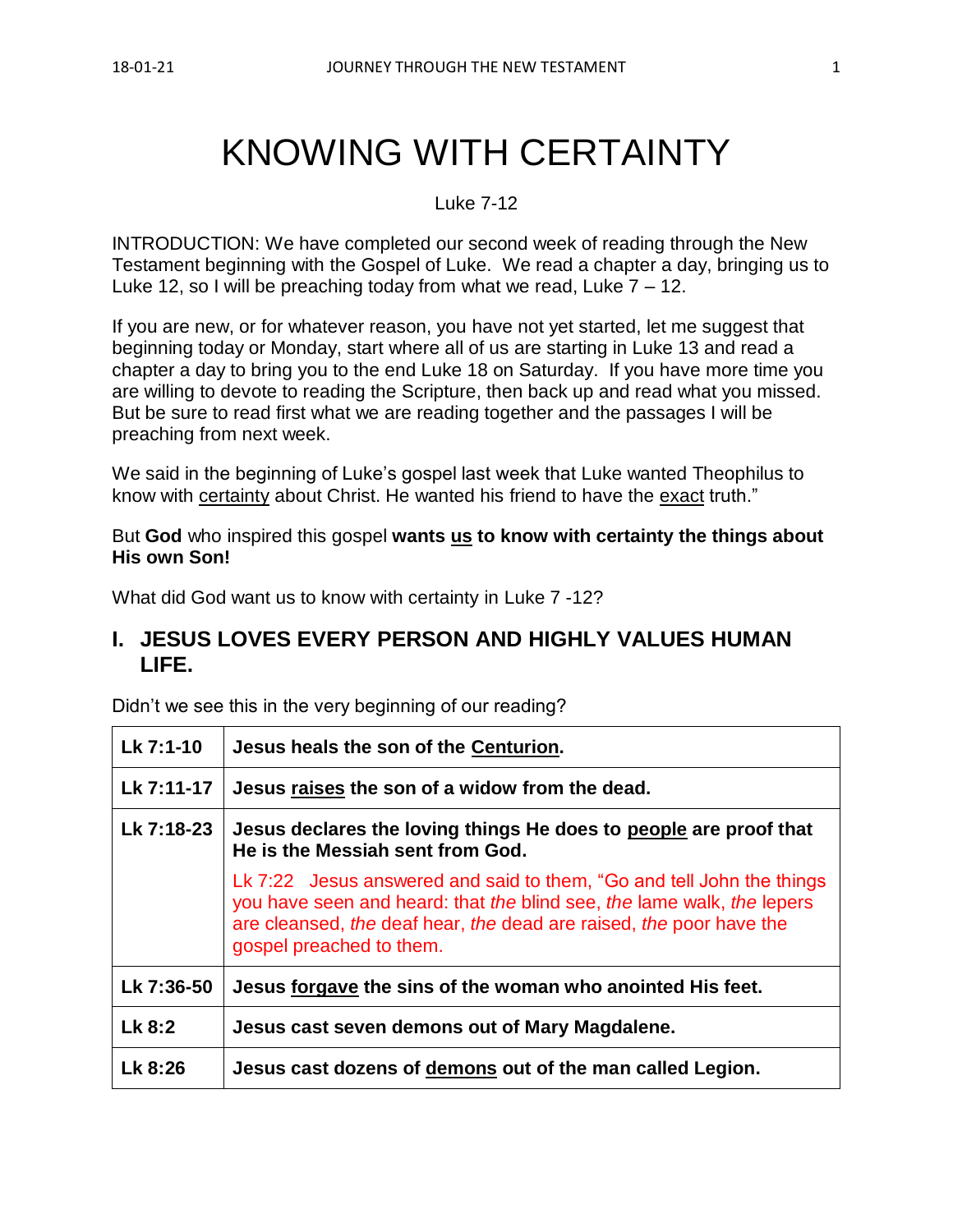| Lk 8:43-48 | Jesus heals the woman hemorrhaging with blood.                                                                                                                                                                                           |
|------------|------------------------------------------------------------------------------------------------------------------------------------------------------------------------------------------------------------------------------------------|
| Lk 8:49-56 | Jesus raises the daughter of Jairus from the dead.                                                                                                                                                                                       |
| Lk 9:1-6   | Jesus sends the apostles out for the first time and gave them<br>power to show His love for people.                                                                                                                                      |
|            | Lk 9:1-2 1 Then He called His twelve disciples together and gave them<br>power and authority over all demons, and to cure diseases. 2 He sent<br>them to preach the kingdom of God and to heal the sick.                                 |
| Lk 9:10-17 | Jesus feeds 5,000 families.                                                                                                                                                                                                              |
| Lk 9:37-43 | Jesus expels a demon from a young man.                                                                                                                                                                                                   |
| Lk 10:1-12 | Jesus sent out 72 disciples to cities and towns in advance of His<br>coming and told them to heal the sick and declare the Kingdom of<br>God to the people.                                                                              |
| Lk 12:6    | Jesus tells us how much more important people are than the rest<br>of His creation.                                                                                                                                                      |
|            | Lk 12:6-7 6 "Are not five sparrows sold for two copper coins? And not<br>one of them is forgotten before God. 7 But the very hairs of your head<br>are all numbered. Do not fear therefore; you are of more value than<br>many sparrows. |

Folks, **Jesus loves people! Jesus values human life.** How appropriate for us to be reading in the gospel this week in advance of Sanctity of Human Life Sunday.

**We all started our lives in the womb.** And you won't believe your eyes when you see the incredible images of human development before birth provided by Personhood USA.

| 4 days    | This zygote doesn't look human? Well, scientifically, it is! It's growing, so<br>it must be alive. It has human parents, so it must be human. In fact, since<br>fertilization, the zygote has possessed a predetermined sex (it's a girl!)<br>and her own unique set of human DNA. Her DNA will guide her body's<br>development over the next nine months (and its entire lifetime!). |
|-----------|---------------------------------------------------------------------------------------------------------------------------------------------------------------------------------------------------------------------------------------------------------------------------------------------------------------------------------------------------------------------------------------|
| 5-6 weeks | Despite being only a quarter of an inch long, her nose, mouth, and ears<br>are already taking shape! Her heart is beating about 100 times a minute<br>(almost twice as fast as yours) and blood is beginning to circulate<br>through her body. Brain waves have been detectable for at least 2-3<br>weeks already!                                                                    |
| 7 weeks   | We can see the brain, eyes, and liver in addition to fingers and toes on<br>tiny hands and feet.                                                                                                                                                                                                                                                                                      |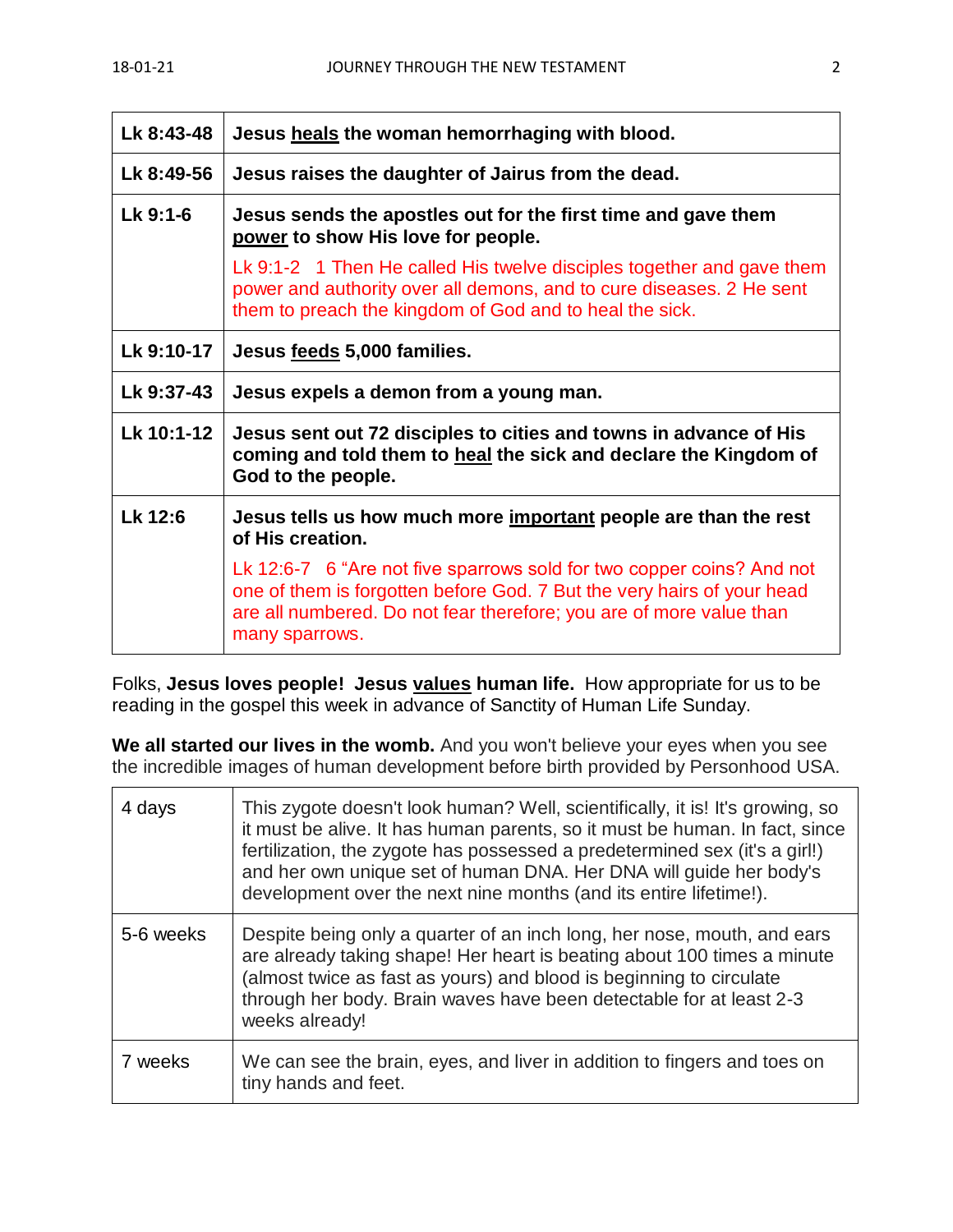| 10 weeks       | All of her major body functions are up and running: the kidneys,<br>intestines, brain, and liver are all working. Her tiny arms and legs can<br>already start to flex. Most abortions in the United States take place<br>around this time. If she's blessed, her mom will love her enough to let her<br>live.                                                   |
|----------------|-----------------------------------------------------------------------------------------------------------------------------------------------------------------------------------------------------------------------------------------------------------------------------------------------------------------------------------------------------------------|
| 12 weeks       | Her muscles are beginning to bulk up, so she's busily stretching and<br>kicking. If you put your hand on your tummy, she'll likely wiggle in<br>response, because her reflexes are starting to develop, although you<br>won't feel it yet.                                                                                                                      |
| 16 weeks       | This week, the baby is going through a growth spurt. Soon she'll be<br>growing locks of hair on her head and she's already started growing<br>toenails. Every day, her heart pumps about 25 quarts of blood through<br>her body.                                                                                                                                |
| 18-20<br>weeks | She will likely be sucking her thumb. And right about now she has her<br>own unique set of fingerprints.                                                                                                                                                                                                                                                        |
| 6 months       | The baby can now respond to external sounds by moving and increasing<br>her pulse. A mother may notice jerking motions if the baby hiccups!                                                                                                                                                                                                                     |
| 7 months       | Maybe she heard a noise she didn't like!                                                                                                                                                                                                                                                                                                                        |
| 8 months       | This baby can hear and is beginning to recognize her mother's voice. Her<br>skin is pink and she already is beginning to get that cute, chunky<br>appearance that newborns have. That extra fat is very important,<br>because it allows the baby to regulate her temperature after birth. By the<br>way, it is not lost on me that she has more hair than I do! |

## **We're all just grown up embryos...**

Can you believe we used to look like that? Well, we did. And we were just as much a person then as we are now!

Jesus loved us then. Jesus loves us now.

He valued our life then. He values our life now.

Secondly, God wants us to know with certainty

# **II. JESUS VALUES ETERNAL LIFE MORE THAN EARTHLY LIFE.**

**Lk 10:13-16 Jesus warned people in two towns in Galilee of going to hell because by rejecting Him they were rejecting God the Father.** Lk 10:16 …he who rejects Me rejects Him who sent Me.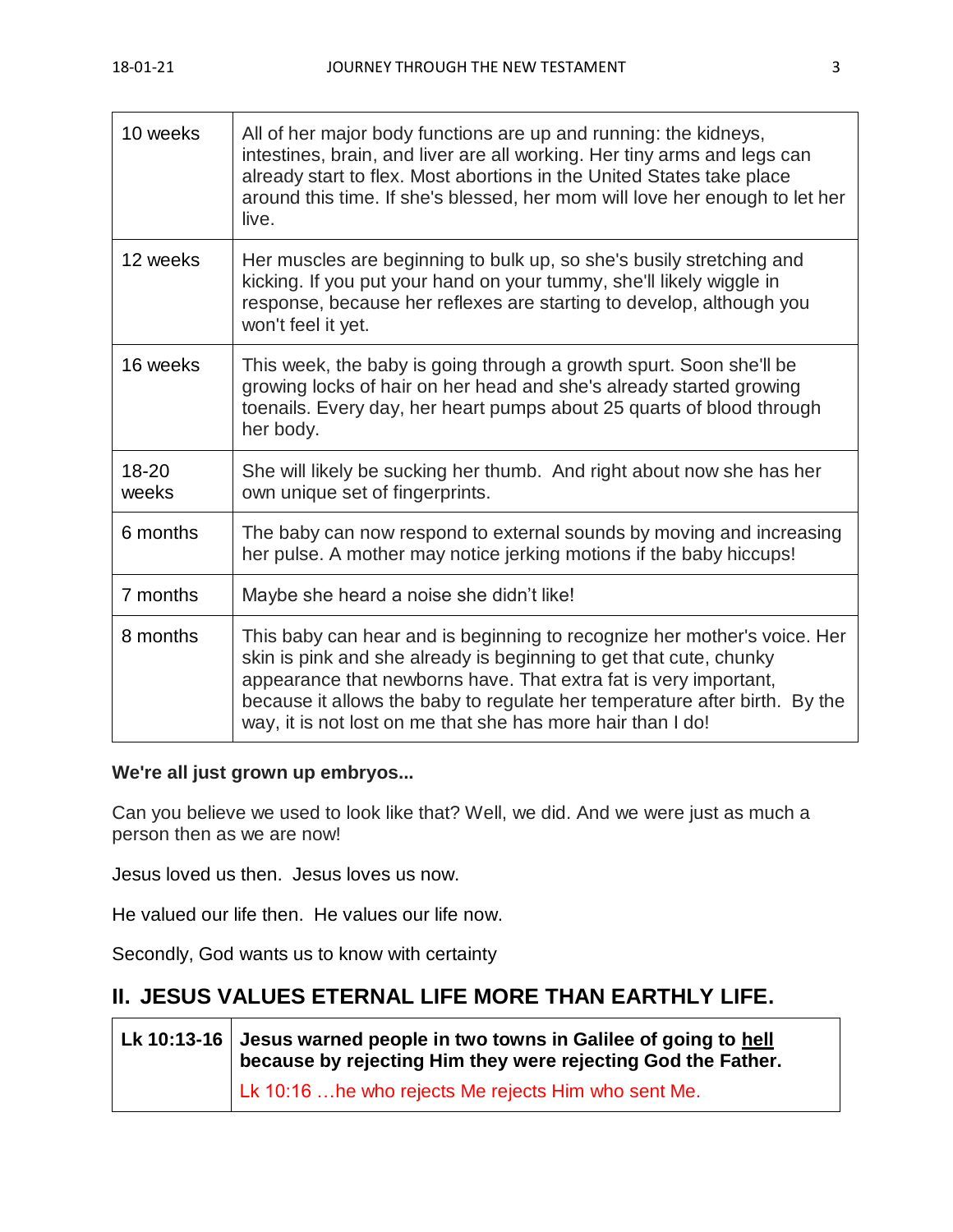| Lk 10:20  | When the 72 returned excited because they were able to cast out<br>demons in the name of Jesus, Jesus told them,                                                                                                                                         |
|-----------|----------------------------------------------------------------------------------------------------------------------------------------------------------------------------------------------------------------------------------------------------------|
|           | Lk 10:20 "do not rejoice in this, that the spirits are subject to you,<br>but rather rejoice because your names are written in heaven."                                                                                                                  |
| Lk 11:23  | Jesus said everybody is either on His side or the devil's side.<br>There is no middle ground. There is no in between.                                                                                                                                    |
|           | Lk 11:23 He who is not with Me is against Me, and he who does not<br>gather with Me scatters.                                                                                                                                                            |
| Lk 11:39  | When Jesus was eating dinner with a Pharisee, he complained that<br>Jesus did not wash His hands. Some of you are thinking, "I didn't know<br>my mom was a Pharisee!" Jesus said what is on the inside is more<br>important than what is on the outside. |
| Lk 12:4   | Jesus told people not to fear those who could kill their bodies.                                                                                                                                                                                         |
|           | Lk 12:4 "And I say to you, My friends, do not be afraid of those who kill<br>the body, and after that have no more that they can do.                                                                                                                     |
| Lk 12:8-9 | Jesus again divided all mankind into two groups: saved and<br>unsaved.                                                                                                                                                                                   |
|           | Lk 12:8-9 8 "Also I say to you, whoever confesses Me before men,<br>him the Son of Man also will confess before the angels of God. 9 But<br>he who denies Me before men will be denied before the angels of God.                                         |
| Lk 12:10  | Jesus tells us that the only sin that cannot be forgiven is the<br>blasphemy of the Holy Spirit.                                                                                                                                                         |
|           | That sin is the refusal to trust Jesus as your Lord and Savior.                                                                                                                                                                                          |
|           | It is called blasphemy of the Holy Spirit because when a person<br>refuses to trust Jesus, that person is calling the Holy Spirit a liar.                                                                                                                |

What we should see clearly from reading the words the Holy Spirit caused Luke to write is that as much as Jesus loved people, cared about their hurts and needs, ministered to those hurts and needs, and taught His followers to do likewise, Jesus' greatest concern for people was and is their eternal well-being.

Jesus wants people to be saved from a horrific eternity in hell so they can spend a glorious eternity with God.

Jesus called upon men and women to repent of their sins and turn in faith to Him who would die upon the cross in their place and rise from the dead.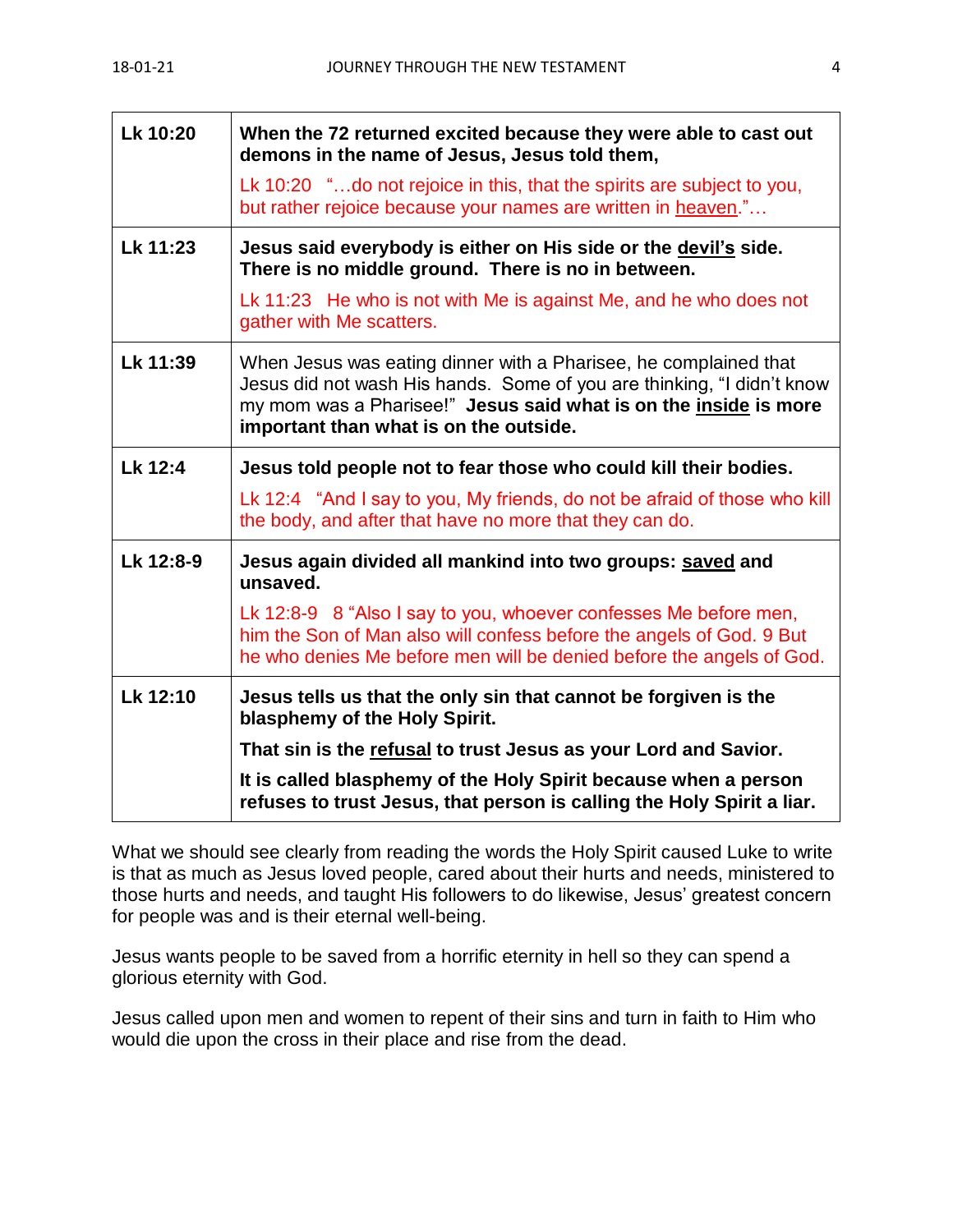Listen, I still have more I am going to share with you, but this was and is so important to Jesus that I am going to lead us in prayer right now, either for ourselves or for others we know.

I am going to lead every one of us in this room who is willing to pray a prayer of faith in Jesus, either for themselves or for someone they know who is lost. In a moment when we pray, you start by saying either

• **Jesus, this prayer is about me. I want to be saved right now.**

**or**

• **Jesus, I pray You will cause their name to pray this prayer of faith to You and be saved.**

Now bow your heads and pray aloud with me.

*Jesus, I know I am a sinner And I need a Savior.*

*I believe You are that Savior. You are the Son of God. Today, I repent of all my sins.*

*I turn away from them. I invite You to come into my life. I want You to be my Lord.*

*I want You to be the master of my life. I trust You as my Savior.*

*I want to follow You the rest of my life.*

The final observation about Luke 7-12 is particularly for us.

God wants us to know with certainty

# **III. JESUS WARNS US THAT THERE WILL BE AN ACCOUNTING OF HOW WE USED OUR LIVES.**

| Lk 12:2-3 | Jesus said there is coming a time of accounting.                                                                                                                                                                                                                                     |
|-----------|--------------------------------------------------------------------------------------------------------------------------------------------------------------------------------------------------------------------------------------------------------------------------------------|
|           | Lk 12:2-3 2 For there is nothing covered that will not be revealed, nor<br>hidden that will not be known. 3 Therefore whatever you have spoken<br>in the dark will be heard in the light, and what you have spoken in the<br>ear in inner rooms will be proclaimed on the housetops. |
|           | For the lost, this is at the Great White Throne Judgment. This is<br>when the record books are opened and each lost person is shown to be<br>guilty before Holy God and then is cast into the Lake of Fire forever.                                                                  |
|           | For the saved, what shall be uncovered is only that which<br>happens after our salvation, and it shall be shown at the<br><b>Judgment Seat of Christ.</b> This is not a judgment of salvation, for                                                                                   |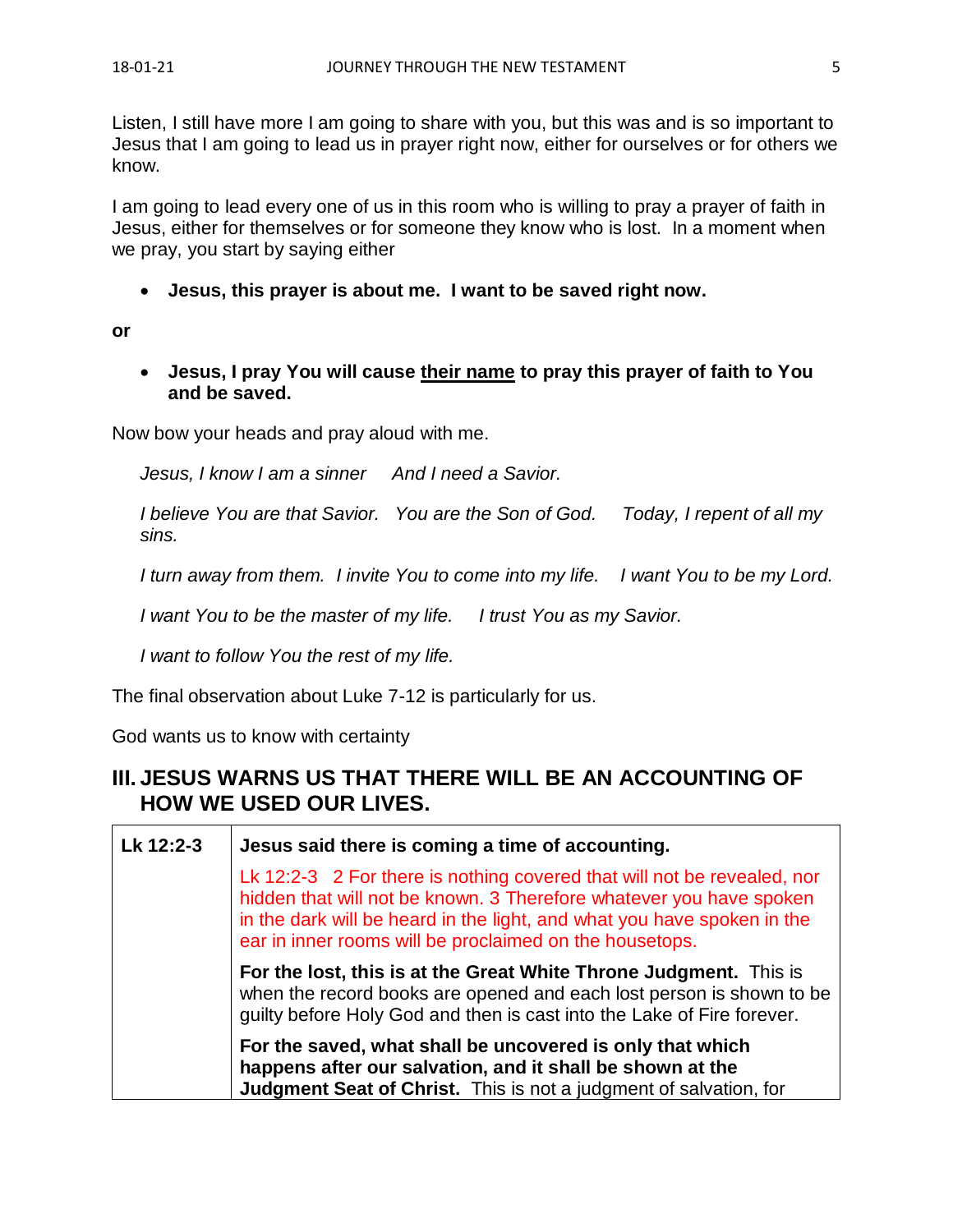|             | Christ has paid the penalty for our sins, but this is a judgment<br>determining rewards and our place of service in the Millennial Kingdom<br>of Christ. All we have done after we are saved will be judged as to<br>whether it was something for our own pleasure and comfort, or whether<br>it had eternal value. |
|-------------|---------------------------------------------------------------------------------------------------------------------------------------------------------------------------------------------------------------------------------------------------------------------------------------------------------------------|
| Lk 12:13-21 | Jesus warned us against an abundance of possessions and said                                                                                                                                                                                                                                                        |
|             | Lk 12:21 "So is he who lays up treasure for himself, and is not rich<br>toward God."                                                                                                                                                                                                                                |
| Lk 12:22-34 | Jesus assured us that God will care for our needs and told us to<br>seek the Kingdom of God.                                                                                                                                                                                                                        |
|             | Lk 12:34 For where your treasure is, there your heart will be also.                                                                                                                                                                                                                                                 |
| Lk 12:35-40 | <b>Christ Jesus is coming back.</b>                                                                                                                                                                                                                                                                                 |
|             | Lk 12:40 Therefore you also be ready, for the Son of Man is coming at<br>an hour you do not expect."                                                                                                                                                                                                                |
| Lk 12:41-48 | When the Master returns, the accounting for what we have done<br>as believers will begin.                                                                                                                                                                                                                           |
|             | Lk. 12:48  For everyone to whom much is given, from him much will<br>be required; and to whom much has been committed, of him they will<br>ask the more.                                                                                                                                                            |

Fellow believer, listen to my plea. Whether Christ returns tomorrow or in 100 years, each of us who will spend eternity with the Lord still will have to give an account as Paul says in his letters "of what we have done in the flesh."

We need, dear brother, dear sister in the Lord, to spend our lives for the things that matter to the Lord Jesus.

## **Jesus values life. So what can we do?**

- **Support and help people who are on the front line of protecting and preserving life.**
	- o **First responders**
	- o **Doctors and nurses**
	- o **Caregivers for sick, handicapped, disabled, and elderly**
- **Support and help pregnant women, especially those with little family support.**
	- o **Volunteer at "A Sheltering Tree."** The number is on the insert.
	- o **Provide things they need to help women in crisis pregnancies or having difficulty caring for their child.**
- **Do what you can to encourage and help others value life.**